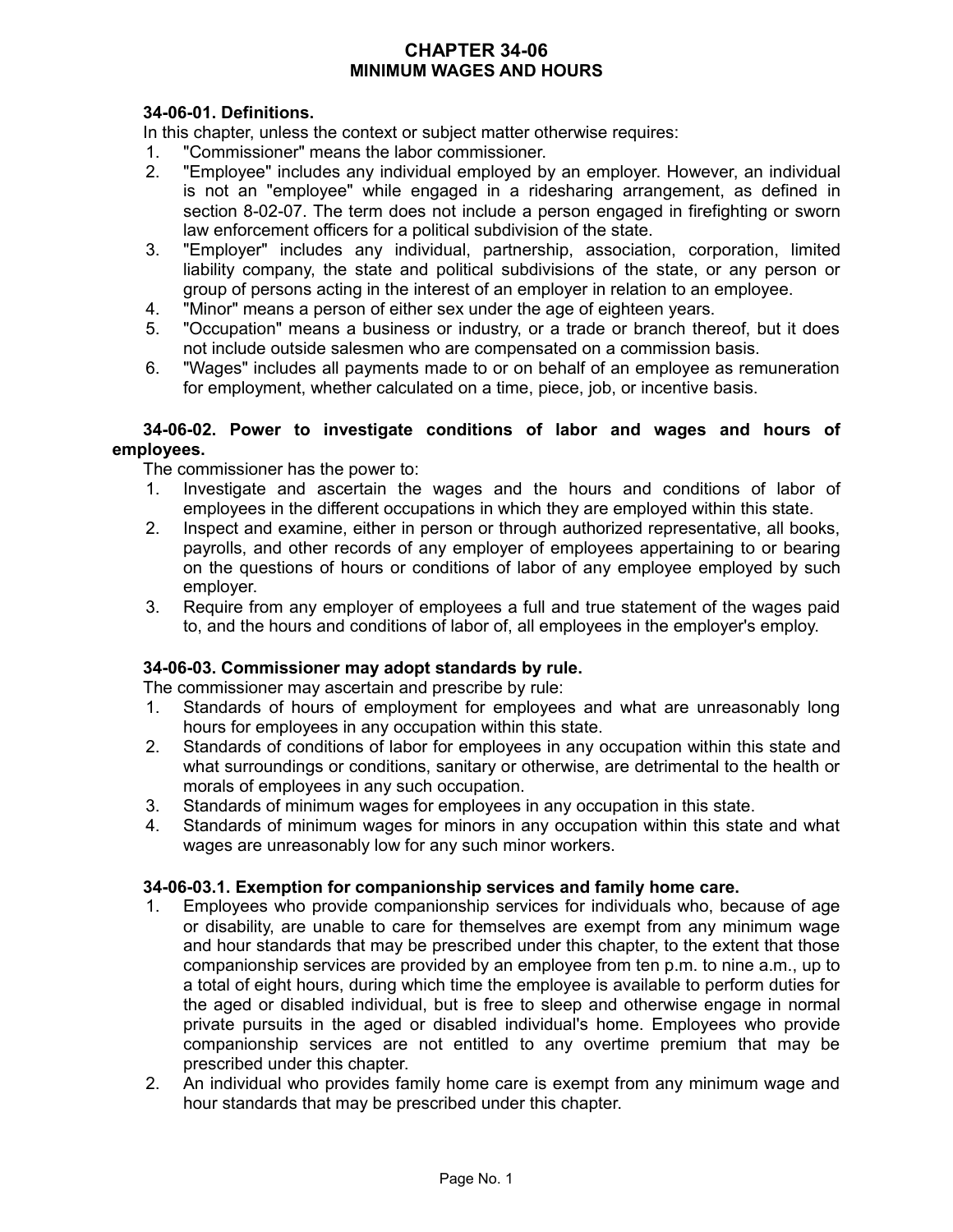- 3. An individual who contracts with an elderly or disabled person, or a spouse or relative of an elderly or disabled person as described in subdivision b of subsection 4, to provide room, board, supervisory care, and personal services to that elderly or disabled person is exempt from any minimum wage and hour standards that may be prescribed under this chapter.
- 4. As used in this section:
	- a. "Companionship services" means those services that provide fellowship, care, and protection for individuals who, because of advanced age or physical or mental disabilities, cannot care for their own needs. Those services may include household work related to the care of the aged or disabled person, including meal preparation, bed making, washing of clothes, and other similar services, and may include the performance of general household work if that work does not exceed twenty percent of the total weekly hours worked. "Companionship services" do not include services relating to the care and protection of the aged or disabled which require and are performed by trained personnel, including a registered or practical nurse, and do not include individuals who provide care and protection for infants and young children who are not physically or mentally disabled.
	- b. "Family home care" means the provision of room, board, supervisory care, and personal services to an eligible elderly or disabled person by the spouse or by one of the following relatives, or the current or former spouse of one of the following relatives, of the elderly or disabled person: parent, grandparent, adult child, adult sibling, adult grandchild, adult niece, or adult nephew.

### **34-06-03.2. Authority of labor commissioner - Exception.**

Notwithstanding section 34-06-03, the labor commissioner may not adopt rules relating to sections 23-12-09 through 23-12-11. If the labor commissioner is made aware of a possible violation of chapter 23-12, the commissioner may refer the violation to an appropriate law enforcement agency for enforcement pursuant to section 23-12-11.

#### **34-06-04. Power to make rules - Posting by employers.**

The commissioner may prepare, adopt, and promulgate rules under chapter 28-32 to implement the various provisions of this chapter. Before filing the notice of rulemaking and the proposed draft of rules under section 28-32-10, the commissioner shall send notice of the proposed rules to and solicit input from associations with statewide membership of which the primary focus is representing business or labor interests. The commissioner shall provide a summary of rules adopted under this chapter to every employer affected by the rules. The employer shall keep a copy of the summary posted in a conspicuous place in a commonly frequented area of the employer's establishment in which employees work.

#### **34-06-04.1. Compensatory time, overtime, and work-period claims.**

The state or a political subdivision of the state may provide for compensatory time and for a work period for compensatory time and overtime calculation for its employees if the state or political subdivision complies with the requirements of the Fair Labor Standards Act of 1938, as amended, [Pub. L. 75-718; 52 Stat. 1060; 29 U.S.C. 201 et seq.] and any rules and interpretations adopted by the United States department of labor. The authority provided in this section applies in any proceeding brought after June 30, 2003, with respect to compensatory time or overtime earned regardless of when the work in question was performed.

#### **34-06-05. Employment of employees under certain conditions illegal.**

It is unlawful to employ in any occupation within this state:

- 1. Employees for unreasonably long hours.
- 2. Employees under surroundings or conditions, sanitary or otherwise, which may be detrimental to their health or morals.
- 3. Employees for wages which are less than the state minimum wage.
- 4. Minors for unreasonably low wages.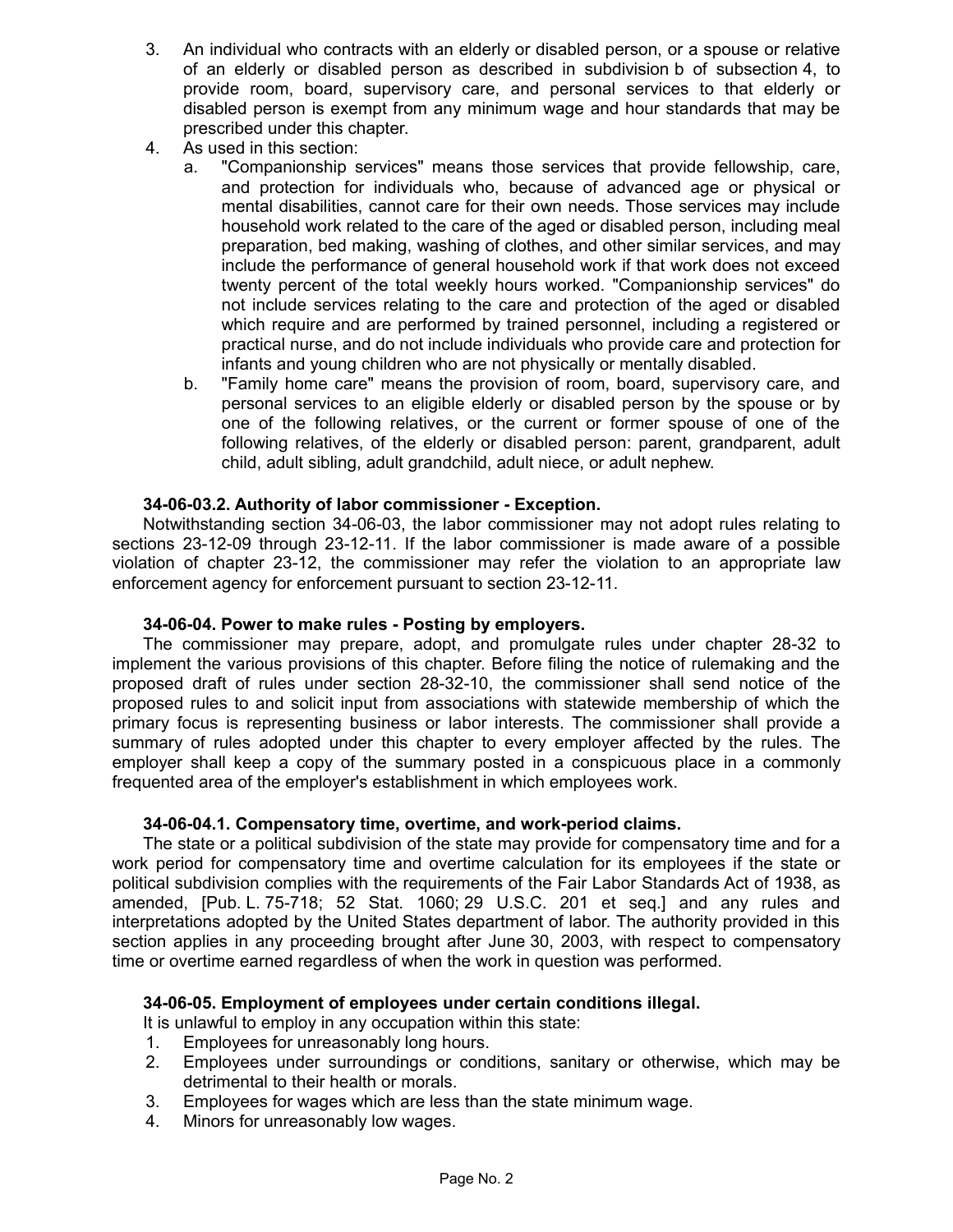#### **34-06-05.1. One day of rest in seven - Penalty.**

- 1. An employer may not require an employee to work seven consecutive days in a business that sells merchandise at retail. An employer may not deny an employee at least one period of twenty-four consecutive hours of time off for rest or worship in each seven-day period. The time off must be in addition to the regular periods of rest allowed during each day worked. An employer shall accommodate the religious beliefs and practices of an employee unless the employer can demonstrate that to do so would constitute an undue hardship on the conduct of the employer's business. However, if an employee requests time off to attend one regular worship service a week, an employer may not require the employee to work during that period unless:
	- a. Honoring the employee's request would cause the employer substantial economic burdens or would require the imposition of significant burdens on other employees required to work in place of the Sabbath observer; or
	- b. The employer has made a reasonable effort to accommodate the employee's request.
- 2. A violation of this section is a class B misdemeanor. It is an affirmative defense to prosecution under this section that the employee volunteered for work on the seventh consecutive day and the employee executed a written statement so stating. The statement must also contain a provision, signed by the employer or the employer's agent, that the employer did not require such work.
- 3. This section applies only to an employer in a business that sells merchandise at retail.

## **34-06-06. Hours of labor for females limited - Exceptions.**

Repealed by S.L. 1973, ch. 265, § 1.

#### **34-06-07. Employer to keep register of employees employed - Inspection and examination of register.**

Every employer shall keep a register of the names of all employees employed by the employer, and on request shall permit the commissioner or any of the commissioner's authorized representatives to inspect and examine such register.

#### **34-06-08. Investigations and hearings by commissioner - Subpoena, oath, and fees of witnesses.**

The commissioner may hold public hearings for the purpose of investigating any of the matters the commissioner is authorized to investigate under the provisions of this chapter. Such hearings must be held at such times and places as the commissioner deems fit. Any person interested in a matter under investigation may appear and testify at any public hearing held thereon. The commissioner or the commissioner's duly authorized representative may subpoena and compel the attendance of any witness at any public hearing or at any session of any conference called and held as provided in this chapter and may administer an oath to any witness who is to testify thereat. A witness subpoenaed by the commissioner or by the commissioner's representative must be paid the same mileage and per diem as are paid to witnesses in civil cases before the district court.

#### **34-06-09. Conference to consider investigation by commissioner - Members, quorum, report.**

Repealed by S.L. 2003, ch. 281, § 6.

#### **34-06-10. Recommendations contained in report of conference.** Repealed by S.L. 2003, ch. 281, § 6.

**34-06-11. Consideration of report by commissioner - Hearing upon approval.** Repealed by S.L. 2003, ch. 281, § 6.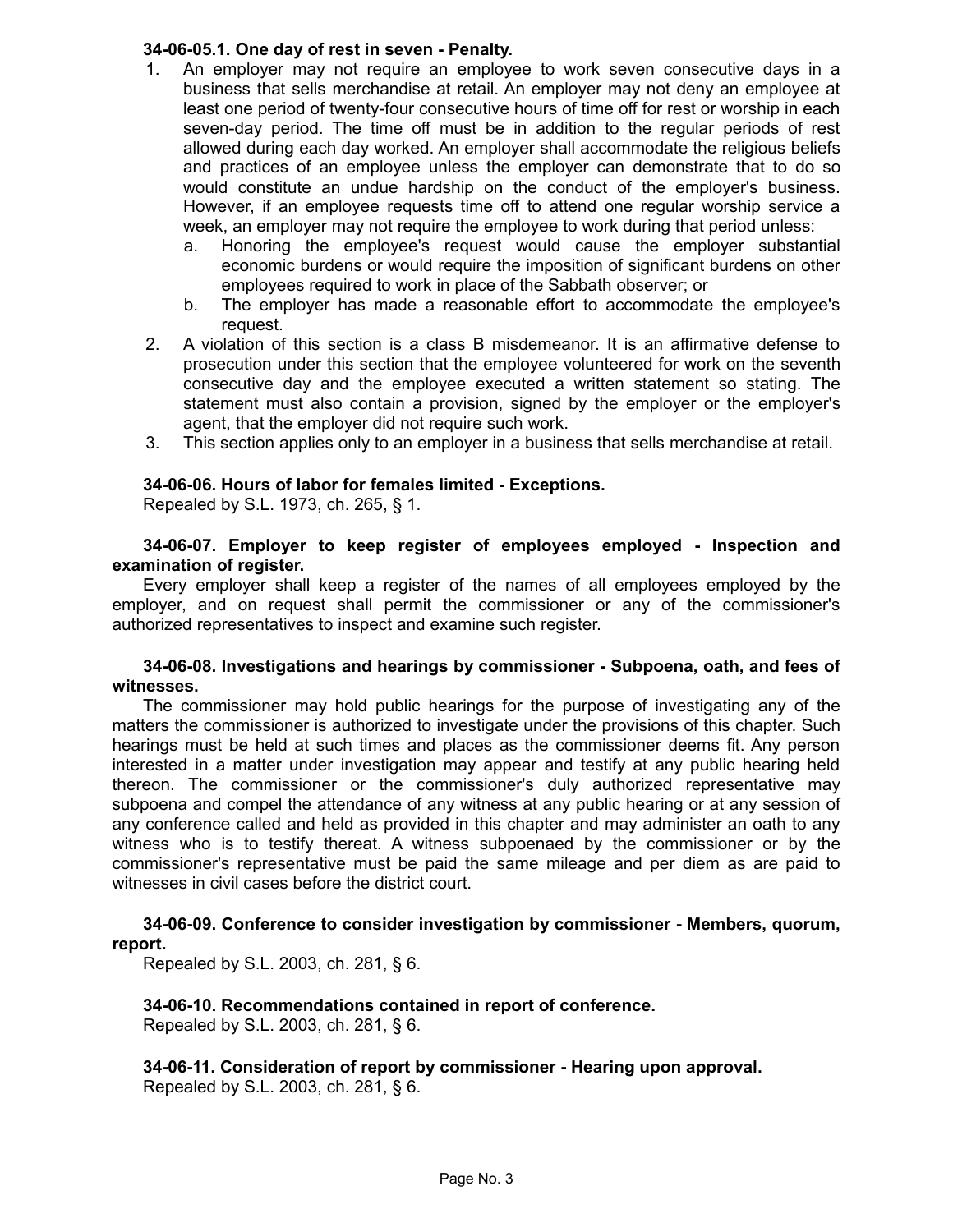### **34-06-12. Order issued by commissioner - Posting.**

Repealed by S.L. 2003, ch. 281, § 6.

### **34-06-13. Investigation of employment of minors - Recommendations and requirements governing.**

Repealed by S.L. 2003, ch. 281, § 6.

### **34-06-14. Right of appeal from commissioner's decision limited.**

Except as otherwise provided in this chapter, all questions of fact arising under this chapter must be determined by the commissioner. There may be no appeal from the decision of the commissioner on any question of fact, but there is a right of appeal from the commissioner to the district court of Burleigh County from any ruling or holding on any question of law included or embodied in any decision of the commissioner, and there is a right of appeal from the district court to the supreme court of this state. In all such appeals, the attorney general shall appear for and represent the commissioner.

#### **34-06-15. Special license to employ at less than minimum wage.**

The commissioner may issue to an employee whose productive capacity for the work to be performed is impaired by physical or mental disability, or to any student or learner enrolled in a career and technical education or related program, a special license authorizing the employment of that licensee at less than the minimum wage. The commissioner may also issue special licenses to community rehabilitation programs for the handicapped which engage in the occupation and responsibility of representing and placing for the purpose of training, learning, or employment of those employees whose productive capacity for the work to be performed is impaired by physical or mental disability. The commissioner shall issue such licenses under rules adopted by the commissioner.

### **34-06-16. Recovery by underpaid employee.**

Repealed by S.L. 1975, ch. 298, § 1.

#### **34-06-17. Investigation of compliance with rules - Failure to observe or comply.**

The commissioner, from time to time, shall investigate and ascertain whether or not employers in this state are observing and complying with rules issued pursuant to the provisions of this chapter, and shall take such steps as may be necessary to cause the prosecution of employers failing to observe or comply therewith.

#### **34-06-18. Employer discriminating against employees.**

No employer may discharge or in any other manner discriminate against any employee because such employee has testified or is about to testify, or because such employer believes that the employee may testify, in any investigation or proceeding under or relative to this chapter.

#### **34-06-19. Penalty for violation of chapter.**

Any person who violates any of the provisions of this chapter, or any rule issued pursuant thereto, is guilty of a class B misdemeanor.

#### **34-06-20. Biennial report.**

The commissioner shall submit a biennial report to the governor and the secretary of state in accordance with section 54-06-04.

#### **34-06-21. Hours of labor for females during war.**

Repealed by omission from this code.